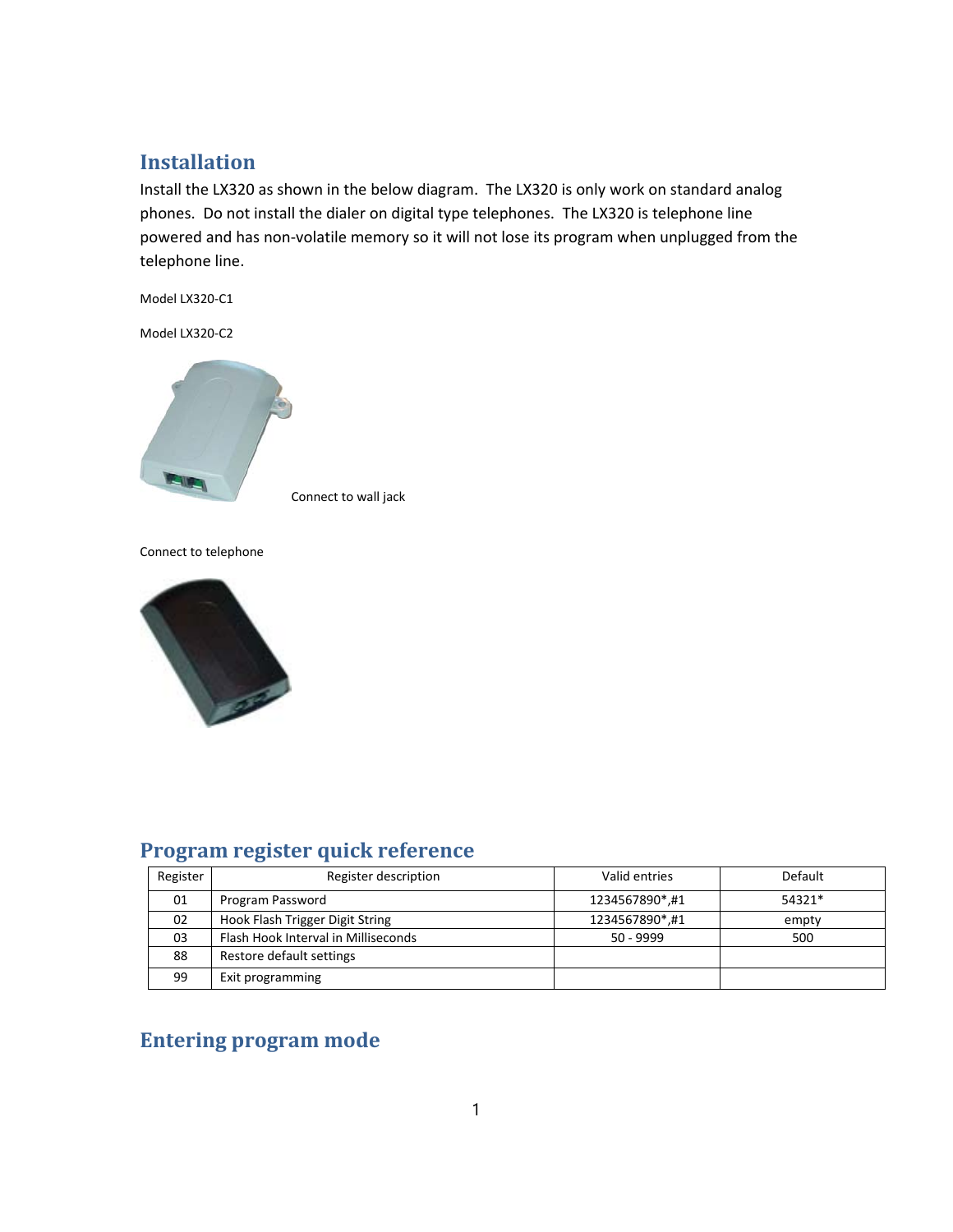Lift the telephone handset dial the default programming password 54321\*, you will hear one beep. You are now in program mode and can enter any valid program register. If you enter the password incorrectly you will have to hang the phone then lift the handset again and enter the program password again. To exit program mode dial 99 wait for beep and hang up. At any time you here 4 beeps this means a program entry was incorrect.

#### **Programming semantics**

When programming the LX320 use the following semantics: First you have to be in program, this is explained in section "*Entering program mode*".

*1. Dial register number and you will hear 1 beep .*

*2. Dial program data.*

*3. Dial ## to save register entry and you will hear 2 beeps.*

Example: 02 beep  $*1$  ## beep beep. This programs the LX320 to generate a flash hook when  $*1$ is dialed.

#### **Special character entries**

To program a # in a register you have to enter it as follows "#1"

#### **Register 01 program password**

With this register you can change the default program password. Scenario: You want to change the password to 5\*78\* How to:

- ⦁ 01 beep
- ⦁ 5\*78\*
- ⦁ ## beep beep

#### **Register 02 Hook Flash Trigger Digit String**

When this register is programmed with a number the LX320 will send a hook flash when dialed number matches what is programmed in this register . Scenario: You want the LX320 to generate a hook flash when \*1 is dialed. How to: